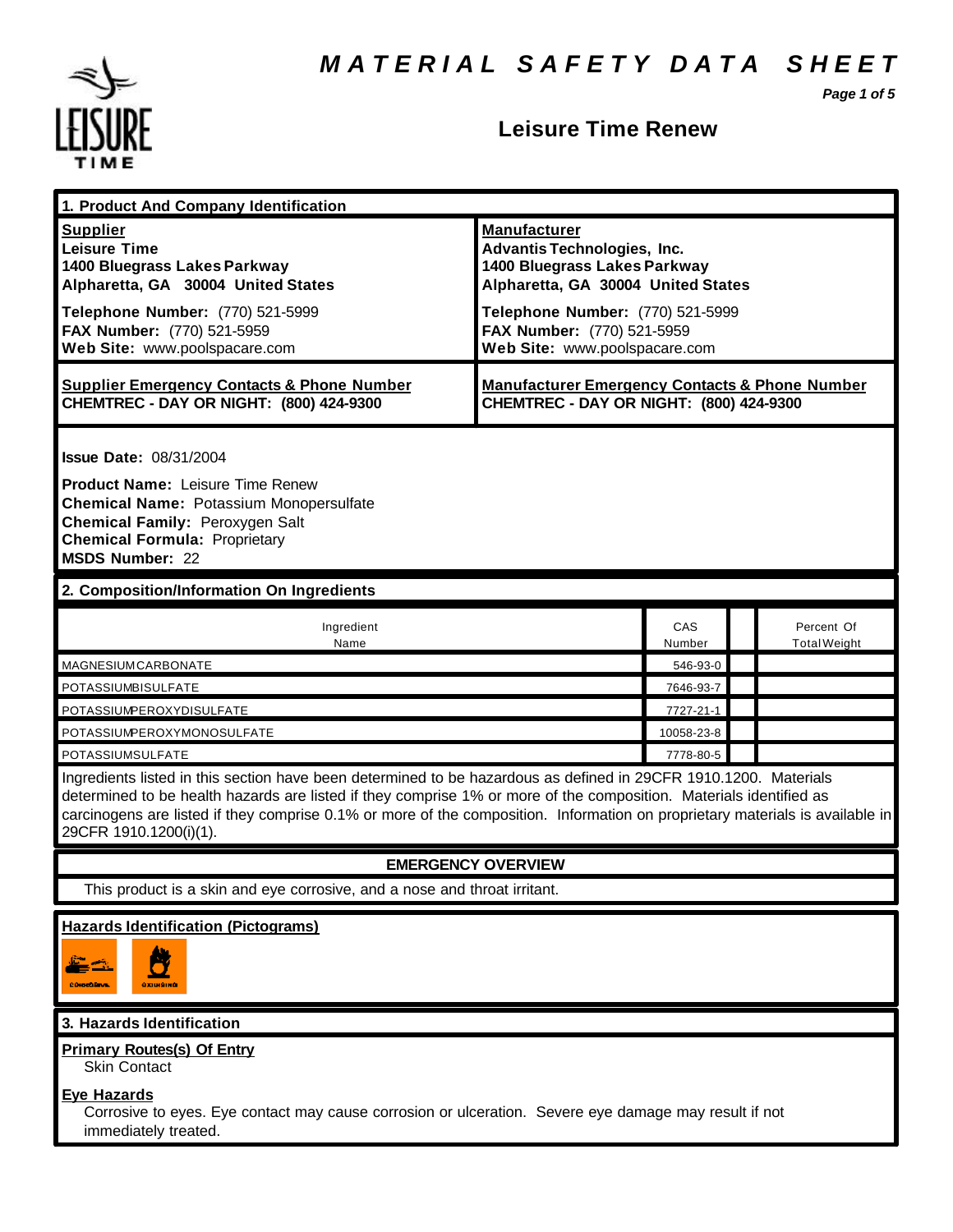# **Leisure Time Renew**

# **3. Hazards Identification - Continued**

#### **Skin Hazards**

Corrosive to skin. Skin contact with aqueous solutions or the dry powder upon contact with moisture or perspiration may cause skin burns or ulceration; temporary body hair loss may occur in contacted areas. Skin contact with the product may cause allergic skin reactions in sensitive individuals.

### **Ingestion Hazards**

May cause irritation of the throat. Ingestion may cause inflammation and damage to the lining of the stomach, resulting in bleeding. Ingestion may cause gastritis possibly progressing to necrosis or hemorrhage.

### **Inhalation Hazards**

Inhalation may cause nose bleeds and irritation of the upper respiratory passages with coughing and discomfort.

### **Signs And Symptoms**

Irritant to eyes and skin due to oxidizing properties

## **First Aid (Pictograms)**



## **4. First Aid Measures**

#### **Eye**

In case of contact, hold eyelids apart and immediately flush eyes with plenty of water for at least 15 minutes. Call a physician or a poison control center immediately.

#### **Skin**

Wash affected areas with soap and water. Call a physician. Wash clothing before reuse.

## **Ingestion**

DO NOT INDUCE VOMITING. Drink large amounts of water. Call a physician or a poison control center immediately.

#### **Inhalation**

If inhaled, remove to fresh air. If not breathing, give artificial respiration. If breathing is difficult, give oxygen. Consult Physician

## **Fire Fighting (Pictograms)**



## **5. Fire Fighting Measures**

**Flash Point:** N/A °F

#### **Fire And Explosion Hazards**

Improper storage of large masses of this product can trap heat and lead to ignition of combustibles. Grinding or intensive mixing may cause decomposition with liberation of heat and oxygen; ignition of oxidizable material if present may occur.

#### **Extinguishing Media**

In case of fire, soak (flood) with water.

## **Fire Fighting Instructions**

Will release oxygen when heated, intensifying a fire. Firefighters should wear self-contained breathing apparatus and full protective gear.

GRINDING OR INTENSIVE MIXING MAY GENERATE SUFFICIENT HEAT TO FUSE PRODUCT AND CAUSE IGNITION OF OXIDIZABLE MATERIAL PRESENT.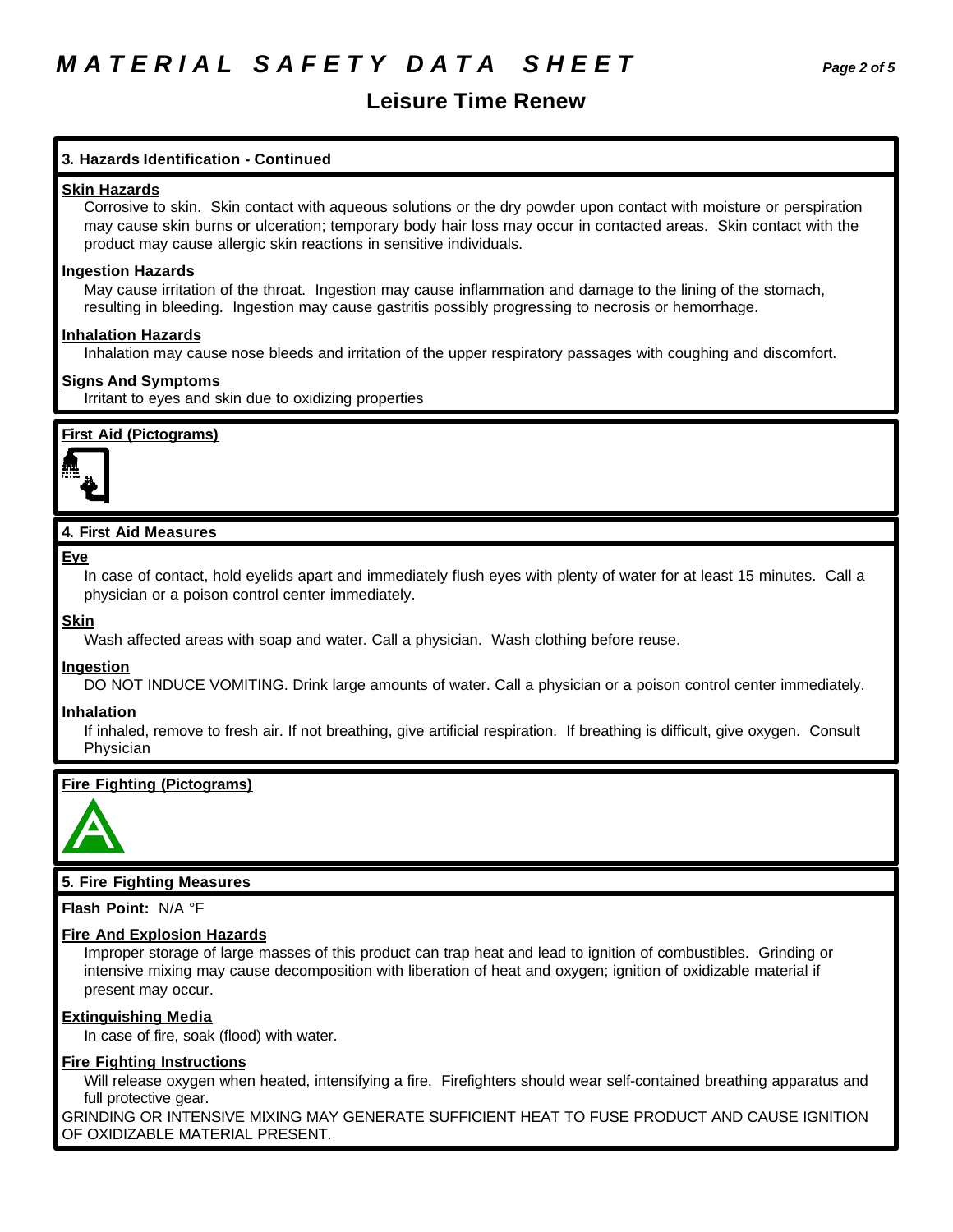# **Leisure Time Renew**



None

**Chemical Type:** Mixture **Physical State:** Solid **Melting Point:** DECOMPOSES °F **Boiling Point:** DECOMPOSES °F **Specific Gravity:** 1.2 **Molecular Weight:** PROPRIETARY **Percent Volitales:** NIL **Vapor Pressure:** NIL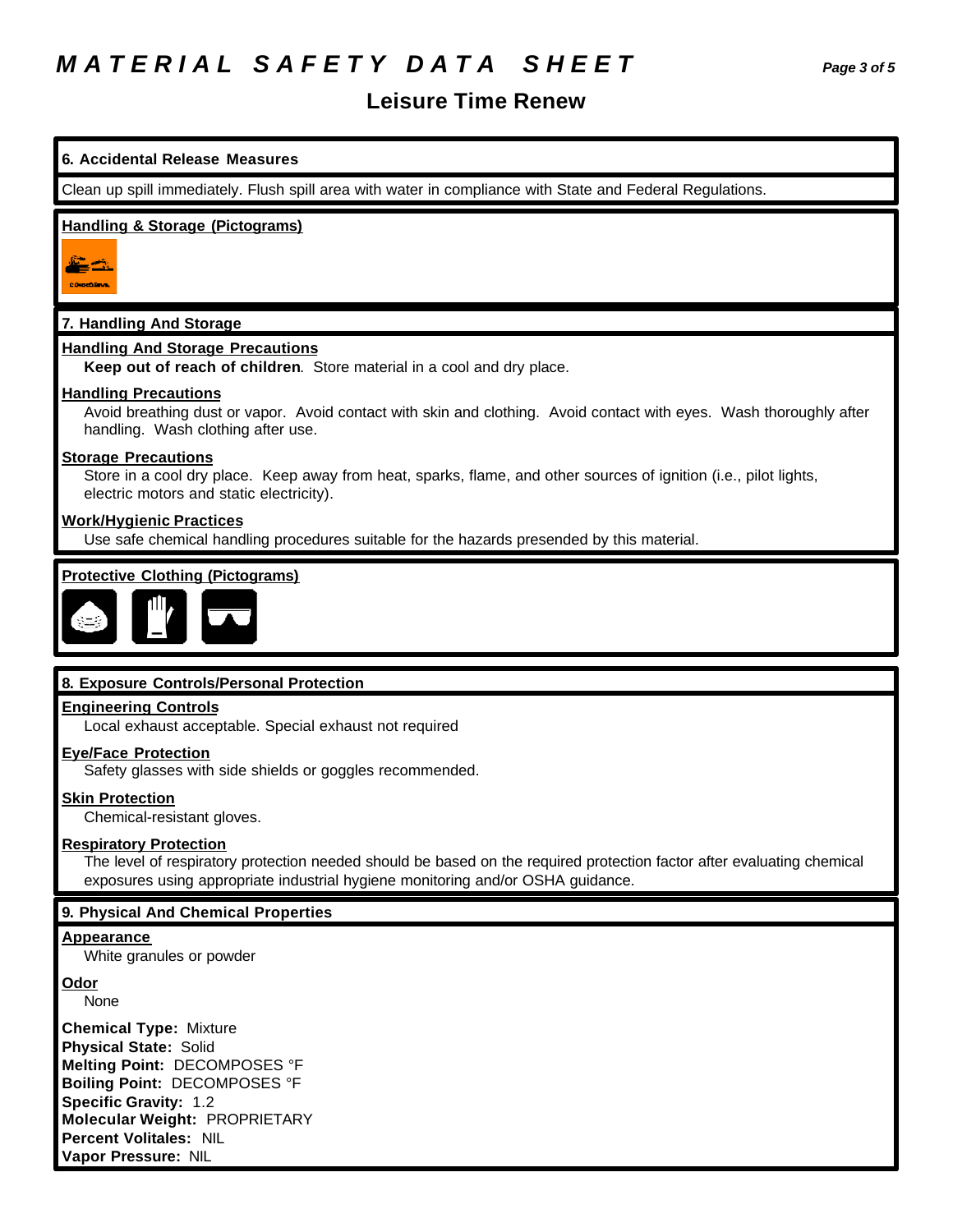# *M A T E R I A L S A F E T Y D A T A S H E E T Page 4 of 5*

# **Leisure Time Renew**

#### **9. Physical And Chemical Properties - Continued**

#### **Odor - Continued**

**Vapor Density:** NOT VOLATILE **Solubility:** >25% AT 20C (68F) **Evaporation Rate:** NOT VOLATILE Corrosive, Oxidizer

### **10. Stability And Reactivity**

**Stability:** Stable **Hazardous Polymerization:** Will not occur

#### **Conditions To Avoid (Stability)**

The mixture of this product with compounds containing halides or active halogens (bromine, chlorine, iodine) can cause the release of the respective halogen gas, if moisture is present. Avoid these gases (bromine and chlorine) because they are very irritating to eyes and lungs even at low concentrations. Never mix concentrated product with dry or concentrated bromine containing chemicals, such as bromates, bromides, or any concentrated bromine pool chemicals. Mixing this prodcut with dry or concentrated chlorine containing chemicals, such as hypochlorites, sodium dichloroisocyanurate, sodium triisocyanurate or with sodium chloride, may cause the release of chlorine gas.

Mixing with cyanides can cause release of hydrogen cyanide gas. Mixing with heavy metal salts such as those of cobalt, nickel, copper, or manganese can cause decomposition with release of oxygen and heat.

#### **Incompatible Materials**

Alkalis, Heavy Metals cause evolution of Oxygen gas. Halogens and cyanides can cause release of gases of these compounds.

# **Hazardous Decomposition Products**

**Oxygen** 

#### **11. Toxicological Information**

#### **Acute Studies**

This product is a severe skin and eye irritant, but is not a skin sensitizer in animals.

# **Skin Effects**

Skin absorption LD50: >11,000 mg/kg in rabbits

### **Acute Oral Effects**

Oral LD50: 200 - 2000 mg/kg in rats

#### **Acute Inhalation Effects**

Inhalation 4 hour LC50: >5 mg/L in rats

#### **12. Ecological Information**

#### **Acute Toxicity - Fish And Invertebrates**

96 hour LC50 - Rainbow trout: 53 mg/L 48 hour EC 50 - Daphnia magna: 3.5 mg/L

### **13. Disposal Considerations**

Dispose in accordance with applicable federal, state and local government regulations.

#### **14. Transport Information**

## **Proper Shipping Name**

CORROSIVE SOLID, ACIDIC, INORGANIC, N.O.S. (Monopersulfate Compound)